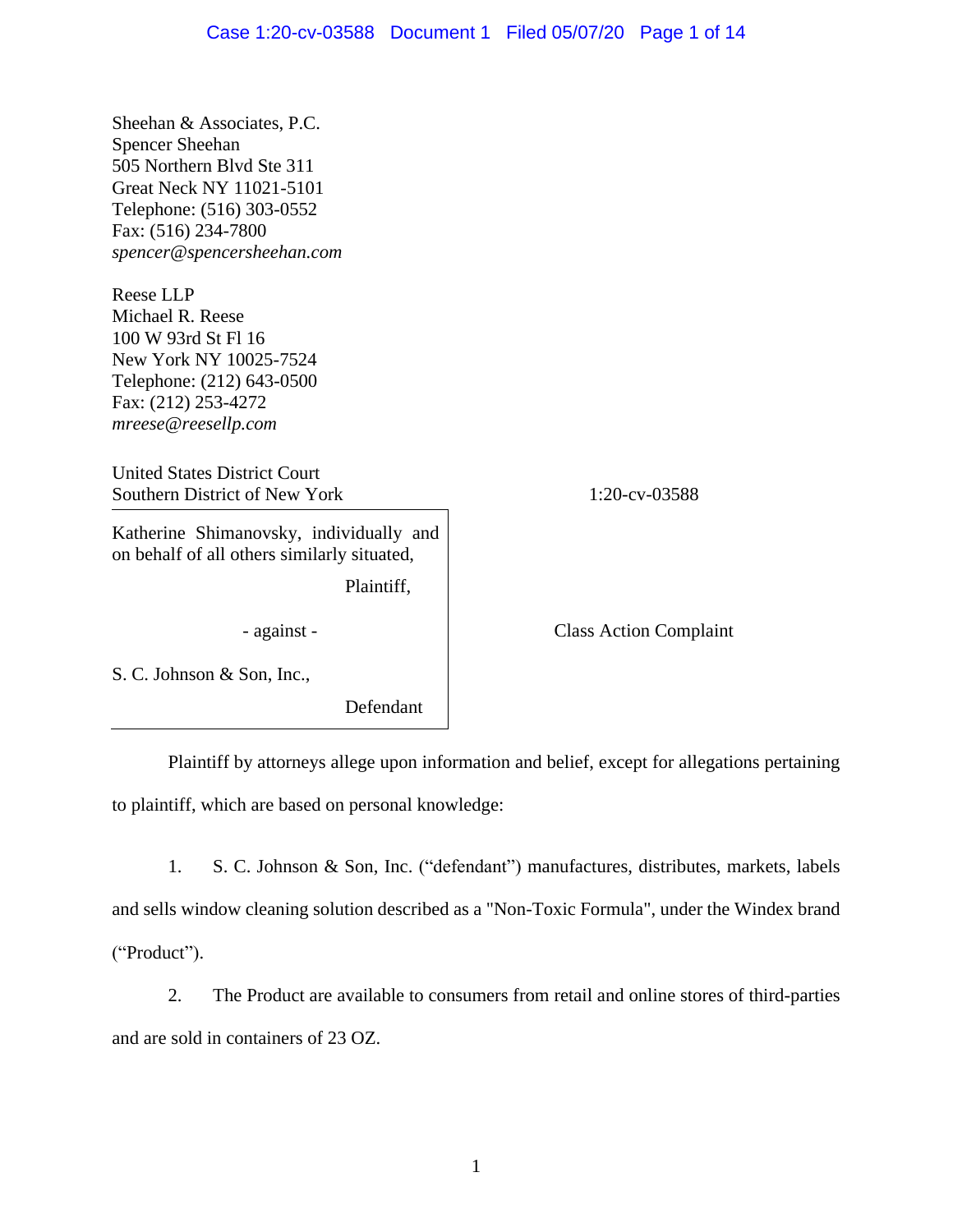# Case 1:20-cv-03588 Document 1 Filed 05/07/20 Page 2 of 14

3. The relevant representations include "Windex," "Streak Free Shine," "Bottle Made Of 100% Ocean Plastic," "Non-Toxic Formula" and a picture of an ocean wave.



4. In recent years, consumers have become significantly more aware and sensitive of their impact on the environment through the products they choose to purchase and use in their daily lives.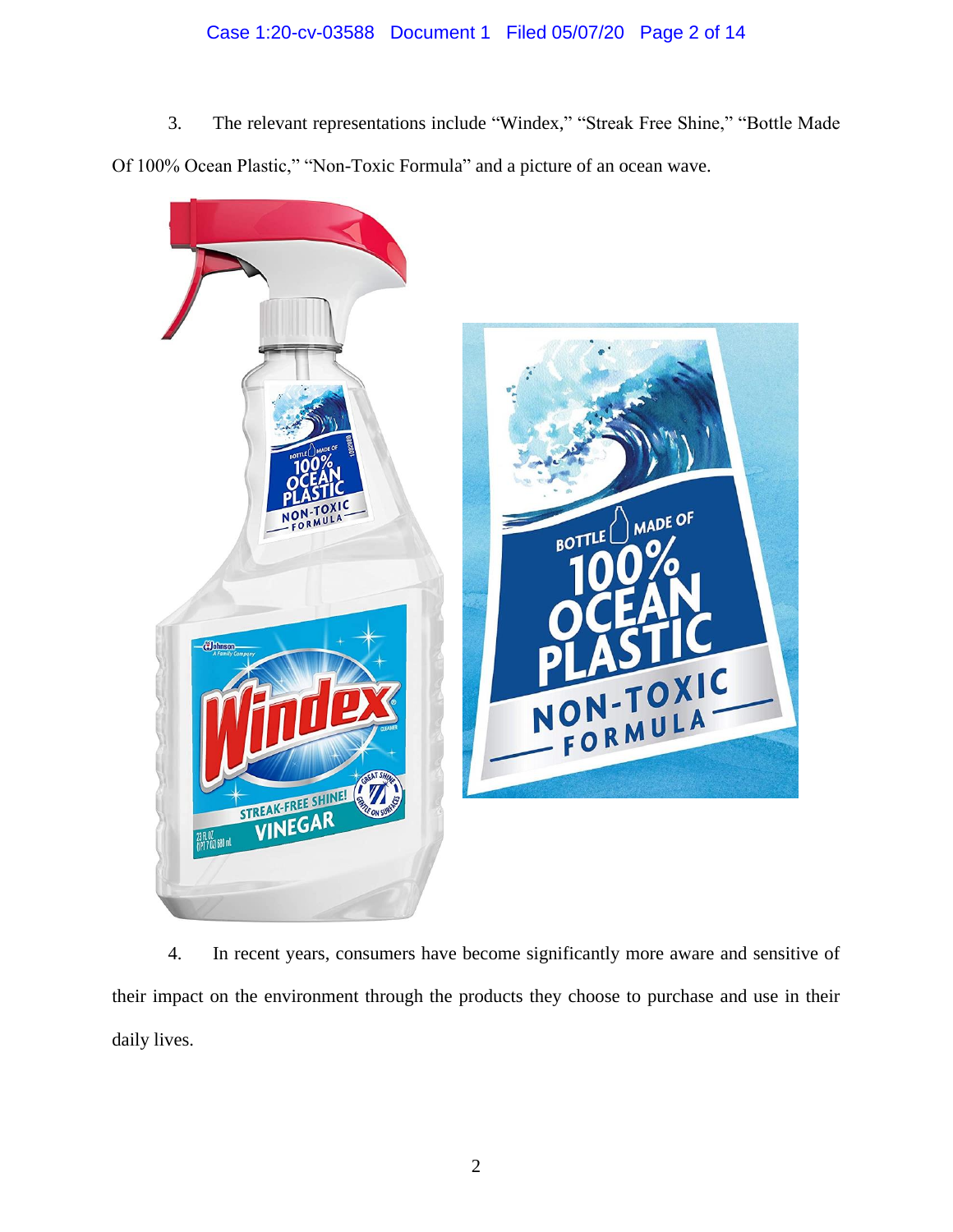### Case 1:20-cv-03588 Document 1 Filed 05/07/20 Page 3 of 14

5. Many consumers desire to purchase and use natural, environmentally sound and safer alternatives to traditional glass and window cleaners.

6. As a result, a market has developed for consumer products that contain natural ingredients, do not cause physical harm and are environmentally sound, *i.e.* that are made from recycled goods, that are biodegradable or other signifiers that the product itself is less harmful to the environment in its production, use or disposal.

7. Defendant markets and sells the Product as an environmentally-friendly alternative to traditional window and glass cleaning products.

8. To appeal to environmentally conscious consumers, the packaging represents that the bottle is made of "100% Ocean Plastic" and that the Product is "Non-Toxic."

9. The Federal Trade Commission (FTC) has issued guidelines for products marketed with such environmental messages in the form of Green Guides ("Guides").

10. The Guides apply to the marketing and sale of products purported to be environmentally-friendly, to "help marketers avoid making environmental marketing claims that are unfair or deceptive." 16 C.F.R. § 260.1.

11. The Guides prohibit "deceptive acts" or representations which are "likely to mislead consumers acting reasonably under the circumstances and [are] material to consumers' decisions," including representations made through labeling, advertising or other promotional services. 16 C.F.R. § 260.1.

12. Specifically, "it is deceptive to misrepresent, directly or by implication, that a product, package or service is non-toxic" and "a non-toxic claim likely conveys that a product, package, or service is non-toxic for humans and for the environment generally." 16 C.F.R. § 260.10(a).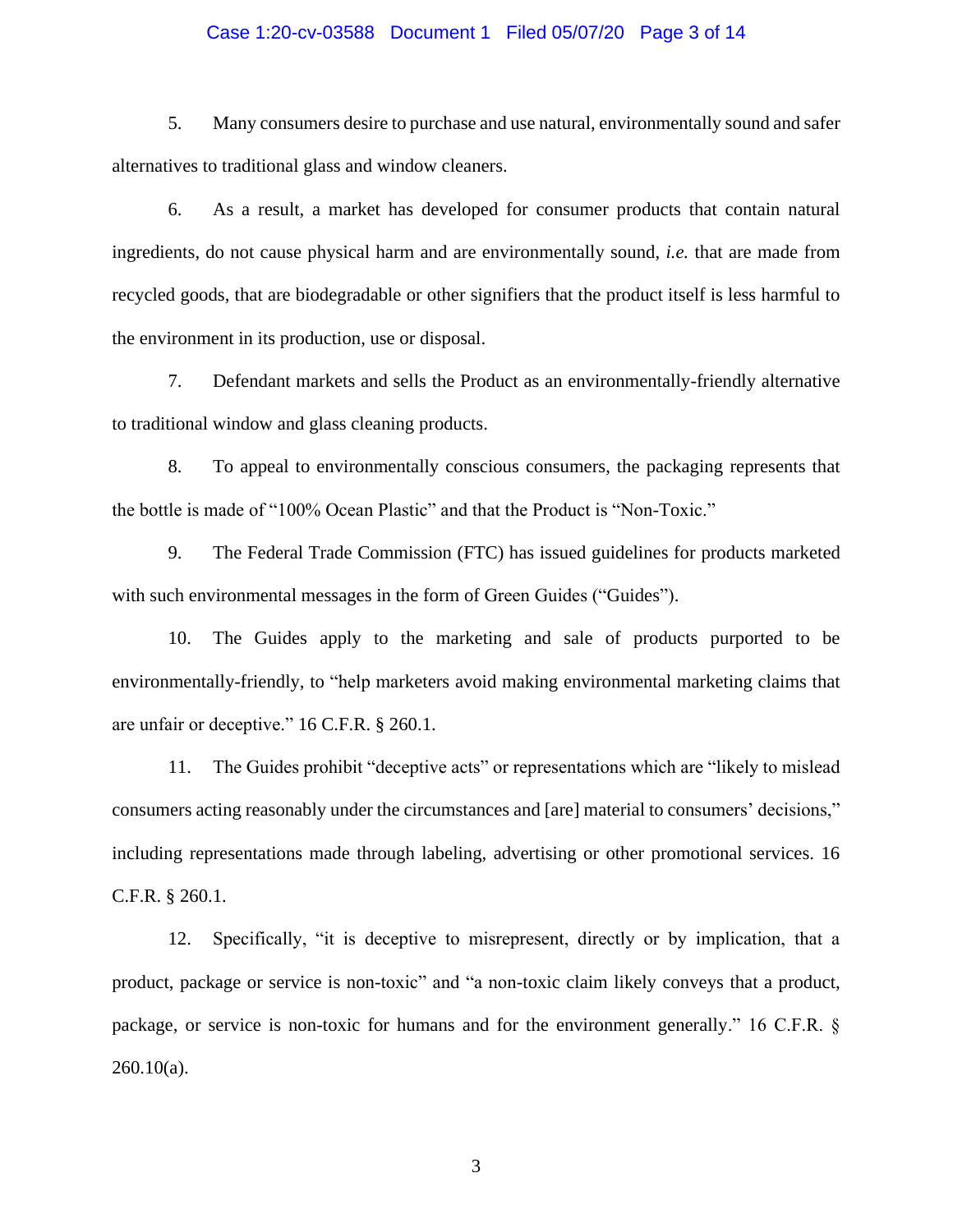### Case 1:20-cv-03588 Document 1 Filed 05/07/20 Page 4 of 14

13. To accurately and non-deceptively claim that a product is "non-toxic," marketers must have reliable scientific evidence to substantiate such a claim or "should clearly and prominently qualify their claims to avoid deception." 16 C.F.R. § 260.10(b).

14. The EPA has cautioned that non-toxic claims might prevent consumers from taking necessary precautions in handling a product and the FTC warned marketers to qualify non-toxic claims carefully unless the marketers can substantiate all express and implied messages inherent in an unqualified non-toxic claim. 1

15. The Product's "non-toxic" claim signifies to reasonable consumers that the Product will not be harmful to people (including small children), common pets or the environment.<sup>2</sup>

16. A reasonable consumer's understanding of "will not harm" is not limited to toxins that cause death but "also various types of temporary physical illness, such as vomiting, rash and gastrointestinal upset."<sup>3</sup>

17. Contrary to the Product's claims of being "non-toxic," the Product contains ingredients that may be harmful to humans, household pets or the environment generally.

18. Several of the Product's ingredients are inconsistent with an unqualified non-toxic claim as that term is applied and understood by consumers.

<sup>&</sup>lt;sup>1</sup> FTC, The Green Guides Statement of Basis and Purpose at 147.

<sup>&</sup>lt;sup>2</sup> https://bbbprograms.org/media/details/nad-reccomends-s.c.-johnson-discontinue-non-toxicclaim-on-windex-vinegar-glass-cleaner-advertiser-to-appeal-to-narb 3 *Id*.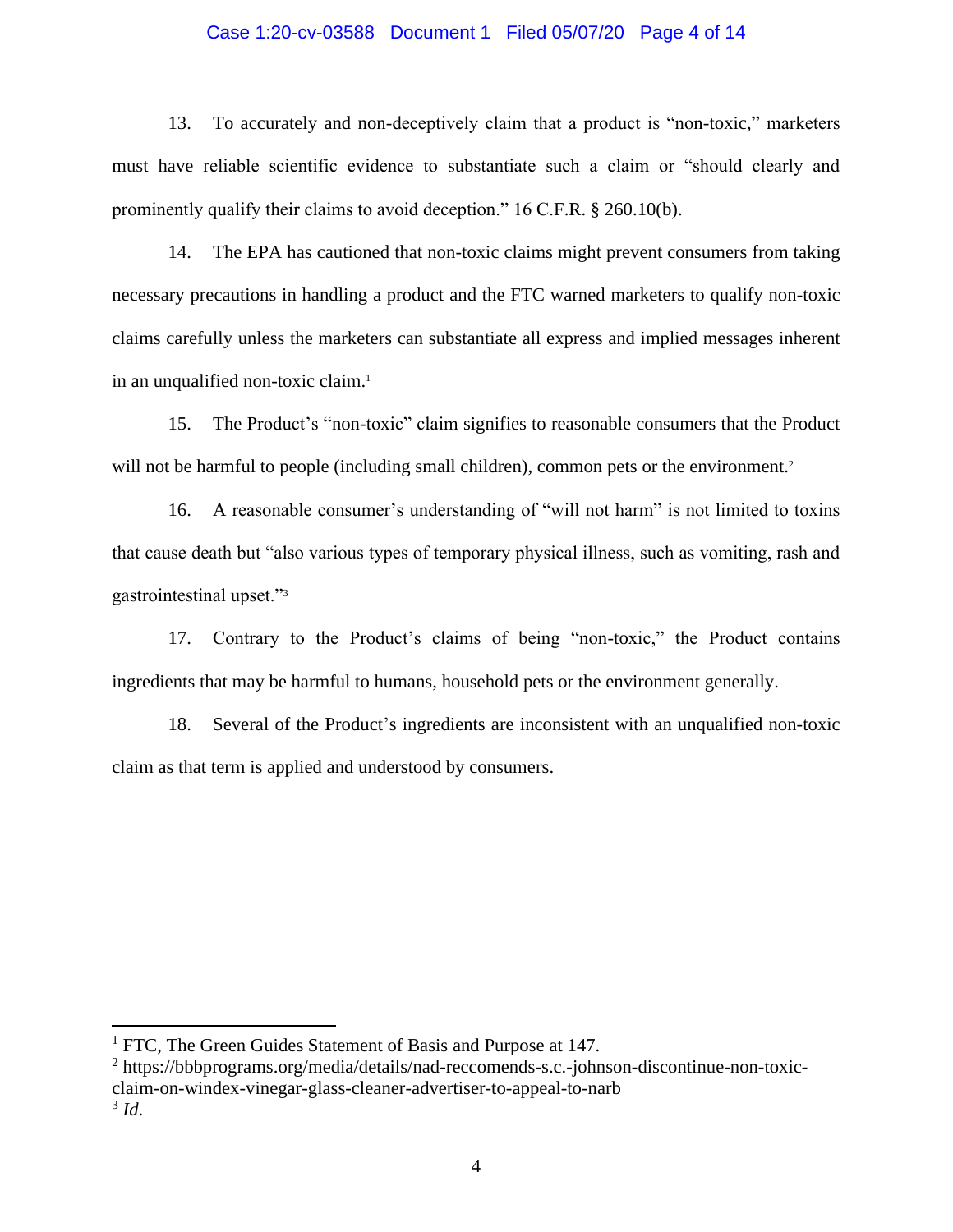## Case 1:20-cv-03588 Document 1 Filed 05/07/20 Page 5 of 14

19. While defendant makes its prominent and unqualified non-toxic claim on the Product's packaging, the packaging fails to disclose the presence of the potentially harmful and toxic compounds, which are only available to consumers from defendant's website.

> **INGREDIENTS:** WATER, 2-HEXOXYETHANOL, BUTOXYPROPANOL, PROPYLENE GLYCOL, SODIUM C14-17 SEC-ALKYL SULTONATE, ACETIC ACID, SODIUM DODECYLBENZENE SULFONATE, LACTIC ACID, FRAGRANCE

20. Specifically, the Product's three cleaning agents would each, separately, disqualify the Product from making an unqualified non-toxic claim: 2-Hexoxyethanol, Butoxypropanol and acetic acid ("vinegar").

21. The toxic active cleaning ingredients in the Product can cause the types of temporary physical illnesses identified above.

22. Vinegar is a known irritant and its effect on humans, household pets and/or the environment marks it as a potentially toxic substance that belies the Product's "non-toxic" representation.

23. The website for the National Capital Poison Center has a lengthy page listing the potential complications from contact or ingestion of vinegar and notes, "vinegar can cause injury if improperly used."<sup>4</sup>

24. Further, when vinegar gets in the eyes, irritation and redness are common and more serious corneal injury can occur.<sup>5</sup>

25. 2-Hexoxyethanol is described by defendant as "a cleaning agent, or 'surfactant, that we use in our products to remove dirt and deposits."

26. Defendant omits that 2-Hexoxyethanol is also a toxic chemical compound with

5 *Id*.

<sup>4</sup> https://www.poison.org/articles/vinegar-164 (April 2, 2020).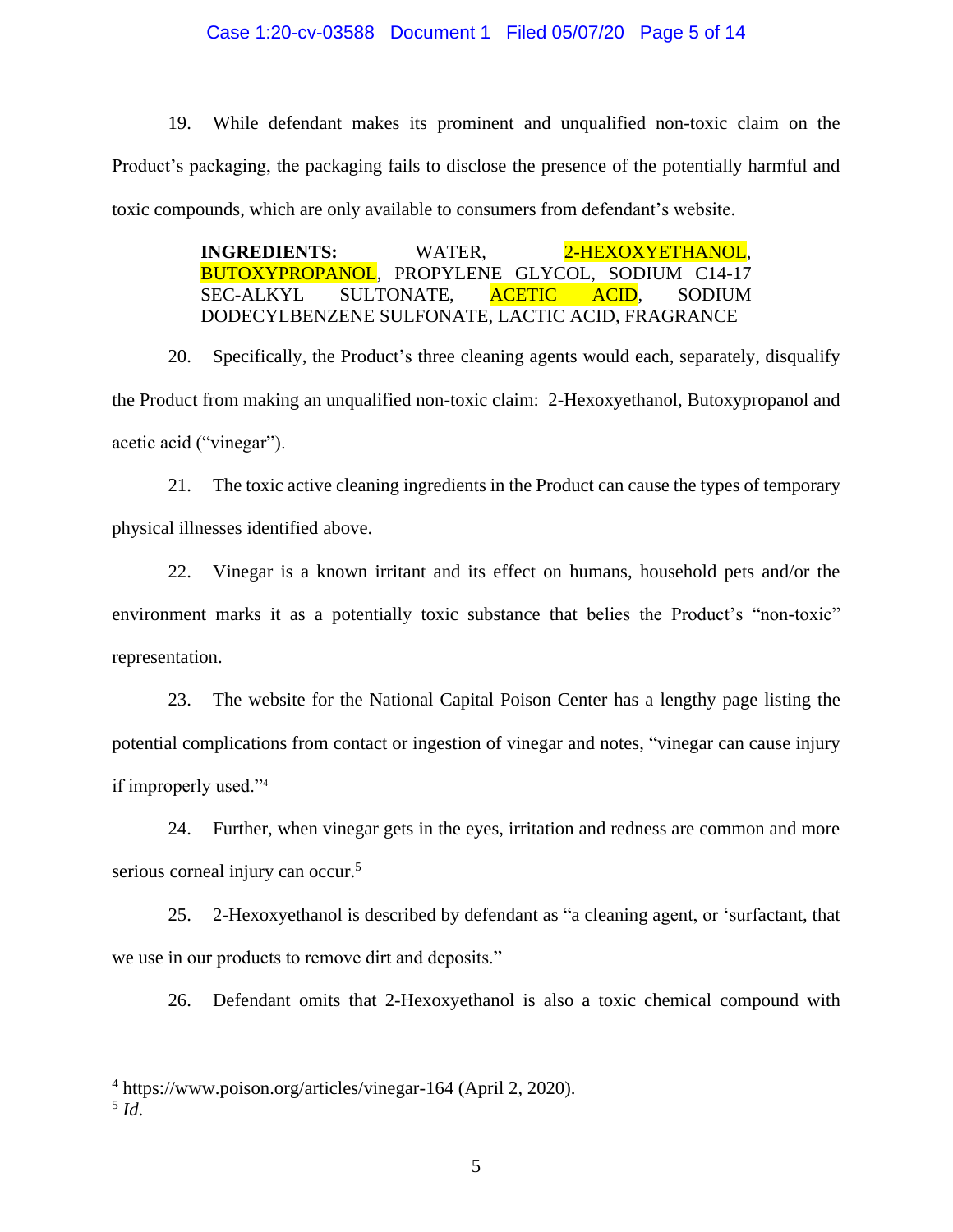### Case 1:20-cv-03588 Document 1 Filed 05/07/20 Page 6 of 14

potentially profound negative effects on humans, household pets and the environment.

27. A major solvent, 2-Hexoxyethanol may cause central nervous system depression and kidney failure and may be absorbed through the skin.<sup>6</sup>

28. According to the Hazardous Substance Data Bank, 2-Hexoxyethanol is a severe eye and respiratory irritant.<sup>7</sup>

29. Butoxypropanol is described by defendant as "a solvent cleaning agent commonly used in detergents."

30. However, butoxypropanol is a highly hazardous, harsh chemical compound with potentially harmful effects on humans, household pets and the environment.

31. Butoxypropanol causes skin irritation and serious eye damage and irritation.<sup>8</sup>

32. Reasonable consumers will not have the time, ability or knowledge to visit defendant's website at the point-of-sale and/or in a store when deciding to purchase the Product based on defendant's deceptive and misleading non-toxic claims.

33. Even if consumers did scrutinize defendant's website, they would need to research these components to figure out if they are harmful and apply this information to the meaning of "non-toxic."

34. Defendant's branding and packaging of the Product is designed to – and does – deceive, mislead, and defraud consumers.

35. Defendant has sold more of the Products and at higher prices per unit than it would have in the absence of this misconduct, resulting in additional profits at the expense of consumers.

36. The marketing of the Product as "non-toxic" has a material bearing on price or

 $6$  <https://haz-map.com/Agents/3112> (April 3, 2020).

<sup>7</sup> *Id*.

<sup>8</sup> https://pubchem.ncbi.nlm.nih.gov/compound/3032854#section=GHS-Classification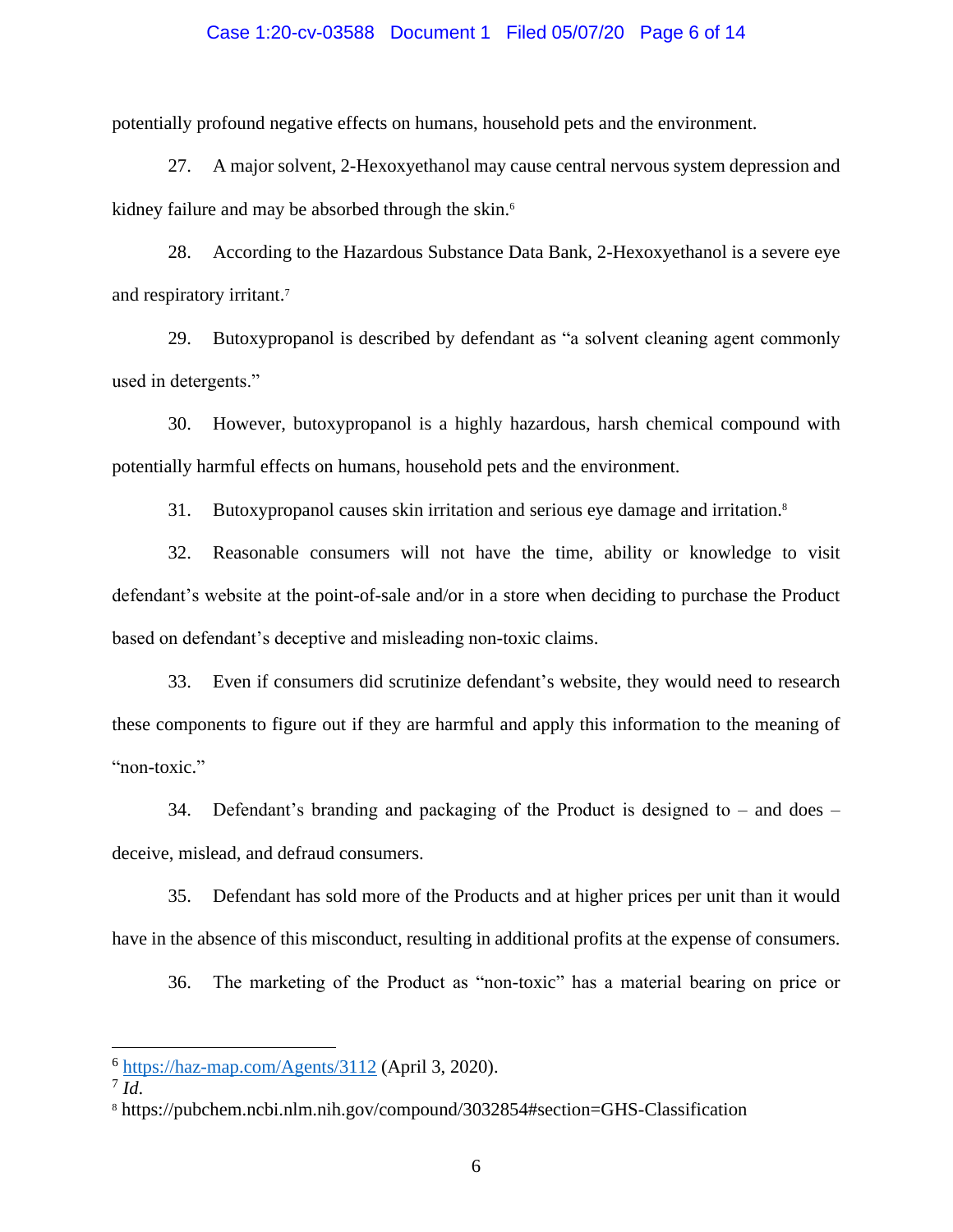### Case 1:20-cv-03588 Document 1 Filed 05/07/20 Page 7 of 14

consumer acceptance of the Products because consumers are willing to pay more for such Products.

37. Defendant's branding and packaging of the Product is designed to – and does – deceive, mislead, and defraud plaintiff and consumers.

38. Defendant sold more of the Product and at higher prices than it would have in the absence of this misconduct, resulting in additional profits at the expense of consumers like plaintiff.

39. The value of the Product that plaintiff purchased and used was materially less than its value as represented by defendant.

40. Had plaintiff and class members known the truth, they would not have bought the Product or would have paid less for them.

41. As a result of the false and misleading labeling, the Product is sold at a premium price, approximately no less than \$3.17 for containers of 23 OZ, excluding tax, compared to other similar products represented in a non-misleading way.

### Jurisdiction and Venue

42. Jurisdiction is proper pursuant to 28 U.S.C. § 1332(d)(2) (Class Action Fairness Act of 2005 or "CAFA").

43. Under CAFA, district courts have "original federal jurisdiction over class actions involving (1) an aggregate amount in controversy of at least \$5,000,000; and (2) minimal diversity[.]" *Gold v. New York Life Ins. Co.*, 730 F.3d 137, 141 (2d Cir. 2013).

44. Plaintiff Katherine Shimanovsky is a citizen of New York.

45. Defendant S. C. Johnson & Son, Inc. is a Wisconsin corporation with a principal place of business in Racine, Racine County, Wisconsin and is a citizen of Wisconsin.

46. Venue is proper because plaintiff purchased the Product, became aware of the events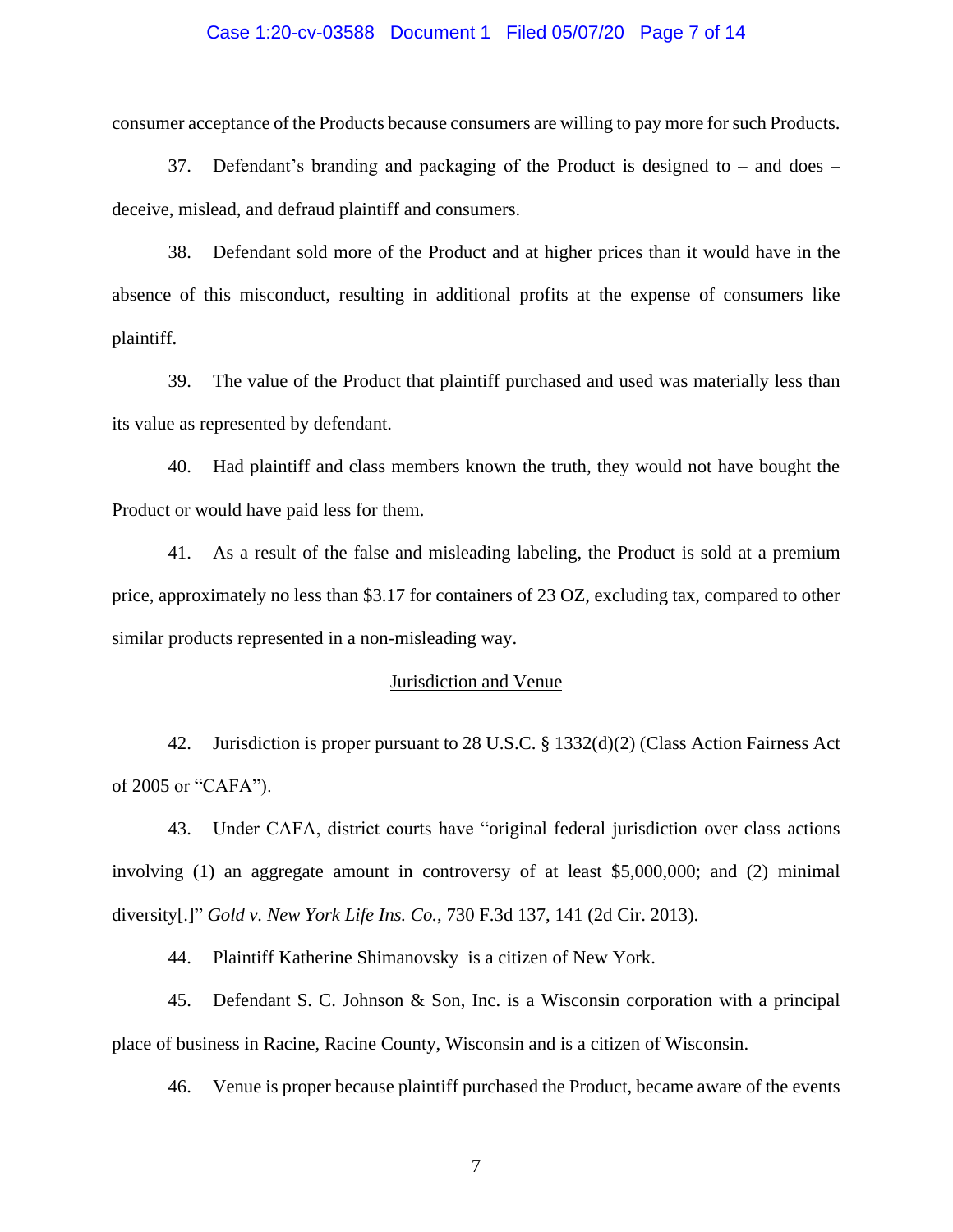### Case 1:20-cv-03588 Document 1 Filed 05/07/20 Page 8 of 14

or omissions giving rise to the claims and resides in this district. *See* 28 U.S.C. § 1391(b)(2).

47. Venue is supported because many class members reside in this District.

48. This court has personal jurisdiction over defendant because it conducts and transacts business, contracts to supply and supplies goods within New York.

## Parties

49. Plaintiff Katherine Shimanovsky is a citizen of New York, New York County, New York.

50. Defendant S. C. Johnson & Son, Inc. is a Wisconsin corporation with a principal place of business in Racine, Wisconsin, Racine County.

51. During the relevant statutes of limitations, plaintiff purchased the Product within her district and/or State at store(s) including Home Depot, for personal and household use in reliance on the representations the Product was non-toxic.

52. Plaintiff bought the Product because she wanted to avoid harm caused by harsh chemicals and understood non-toxic in the manner identified above.

53. Plaintiff would buy the Product again if assured it did not contain components which were inconsistent with the use of an unqualified non-toxic claim.

### Class Allegations

54. The class will consist of all purchasers of the Product who reside in New York during the applicable statutes of limitations.

55. Common questions of law or fact predominate and include whether defendant's representations were and are misleading and if plaintiff and class members are entitled to damages.

56. Plaintiff's claims and basis for relief are typical to other members because all were subjected to the same unfair and deceptive representations and actions.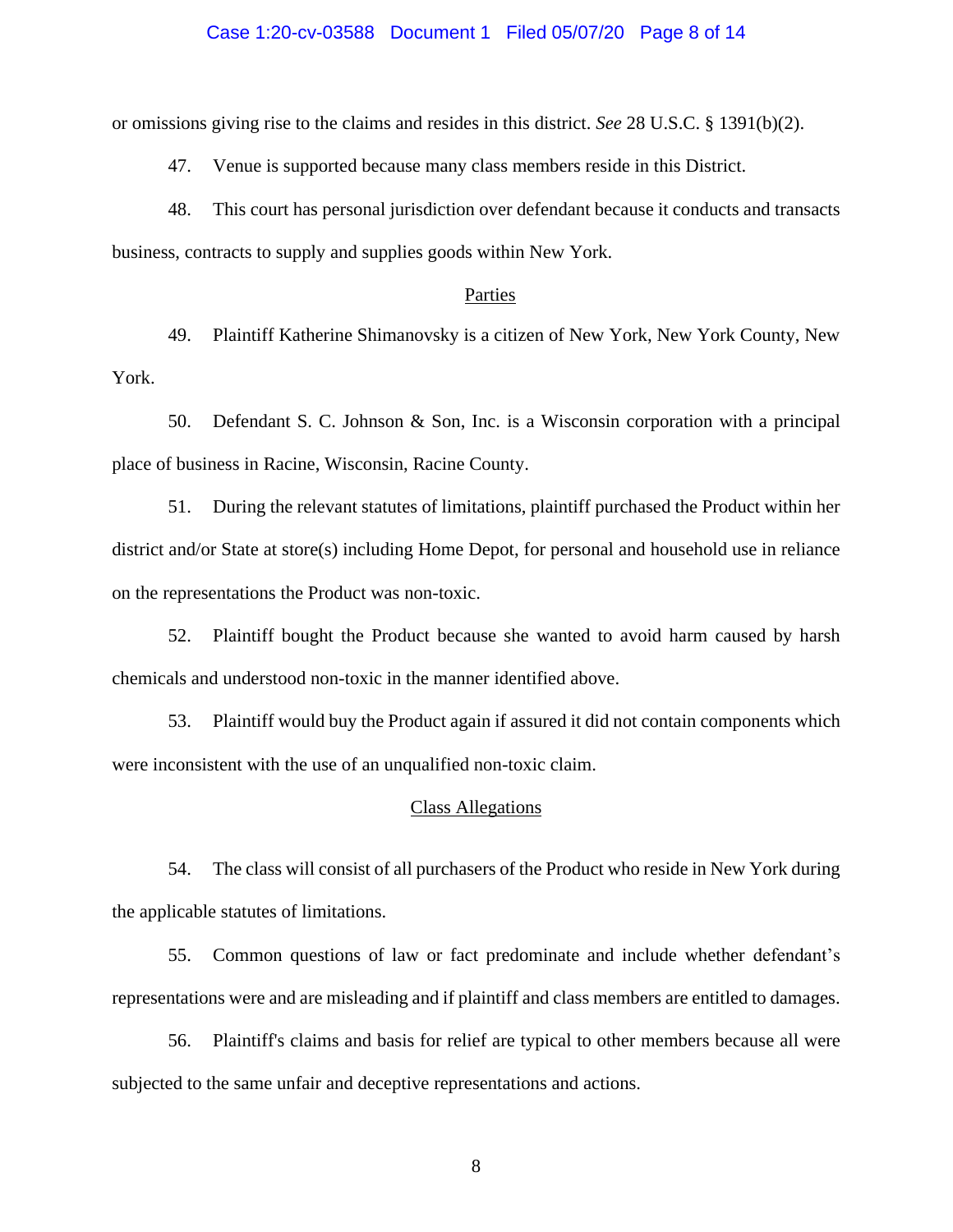### Case 1:20-cv-03588 Document 1 Filed 05/07/20 Page 9 of 14

57. Plaintiff is an adequate representatives because her interests do not conflict with other members.

58. No individual inquiry is necessary since the focus is only on defendant's practices and the class is definable and ascertainable.

59. Individual actions would risk inconsistent results, be repetitive and are impractical to justify, as the claims are modest relative to the scope of the harm.

60. Plaintiff's counsel is competent and experienced in complex class action litigation and intends to adequately and fairly protect class members' interests.

61. Plaintiff seeks class-wide injunctive relief because the practices continue.

# New York General Business Law ("GBL"), §§ 349 & 350 (Consumer Protection Statutes)

62. Plaintiff incorporates by reference all preceding paragraphs.

63. Plaintiff and class members desired to purchase and use products which were as described and marketed by defendant and expected by reasonable consumers, given the product type.

64. Defendant's acts and omissions are not unique to the parties and have a broader impact on the public.

65. Defendant misrepresented the effects of the components of the Product.

66. The absence of components which can be toxic, as this term is understood by consumers, has a material bearing on price and consumer acceptance of such products, as consumers will pay more for products which are non-toxic.

67. Plaintiff relied on the statements, omissions and representations of defendant, and defendant knew or should have known the falsity of same.

68. Plaintiff and class members would not have purchased the Product or paid as much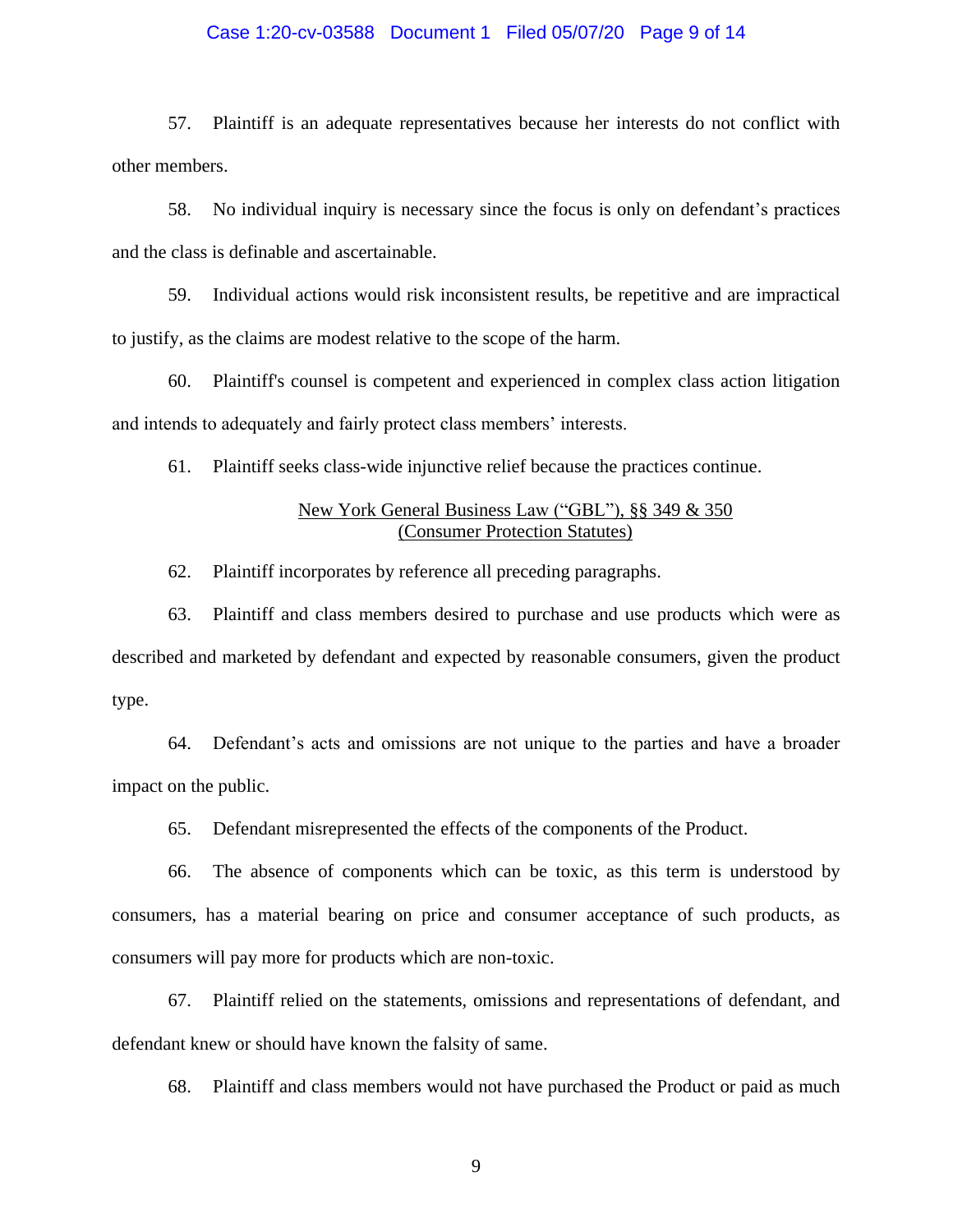if the true facts had been known, suffering damages.

### Negligent Misrepresentation

69. Plaintiff incorporates by reference all preceding paragraphs.

70. Defendant misrepresented the substantive, sensory and compositional attributes of the Product.

71. The absence of components which can be toxic, as this term is understood by consumers, has a material bearing on price and consumer acceptance of such products, as consumers will pay more for products which are non-toxic.

72. Defendant had a duty to disclose and/or provide non-deceptive marketing of the Product and knew or should have known same were false or misleading.

73. This duty is based on defendant's position as an entity which has held itself out as having special knowledge and experience in the production, service and/or sale of the product type.

74. The representations took advantage of consumers' cognitive shortcuts made at the point-of-sale and their trust in defendant, a well-known and respected brand or entity in this sector.

75. Plaintiff and class members reasonably and justifiably relied on these negligent misrepresentations and omissions, which served to induce and did induce, the purchase of the Product.

76. Plaintiff and class members would not have purchased the Product or paid as much if the true facts had been known, suffering damages.

# Breaches of Express Warranty, Implied Warranty of Merchantability and Magnuson Moss Warranty Act, 15 U.S.C. §§ 2301, *et seq*.

77. Plaintiff incorporates by reference all preceding paragraphs.

78. The Product was manufactured, labeled and sold by defendant and warranted to plaintiff and class members that they possessed substantive, functional, compositional, sensory,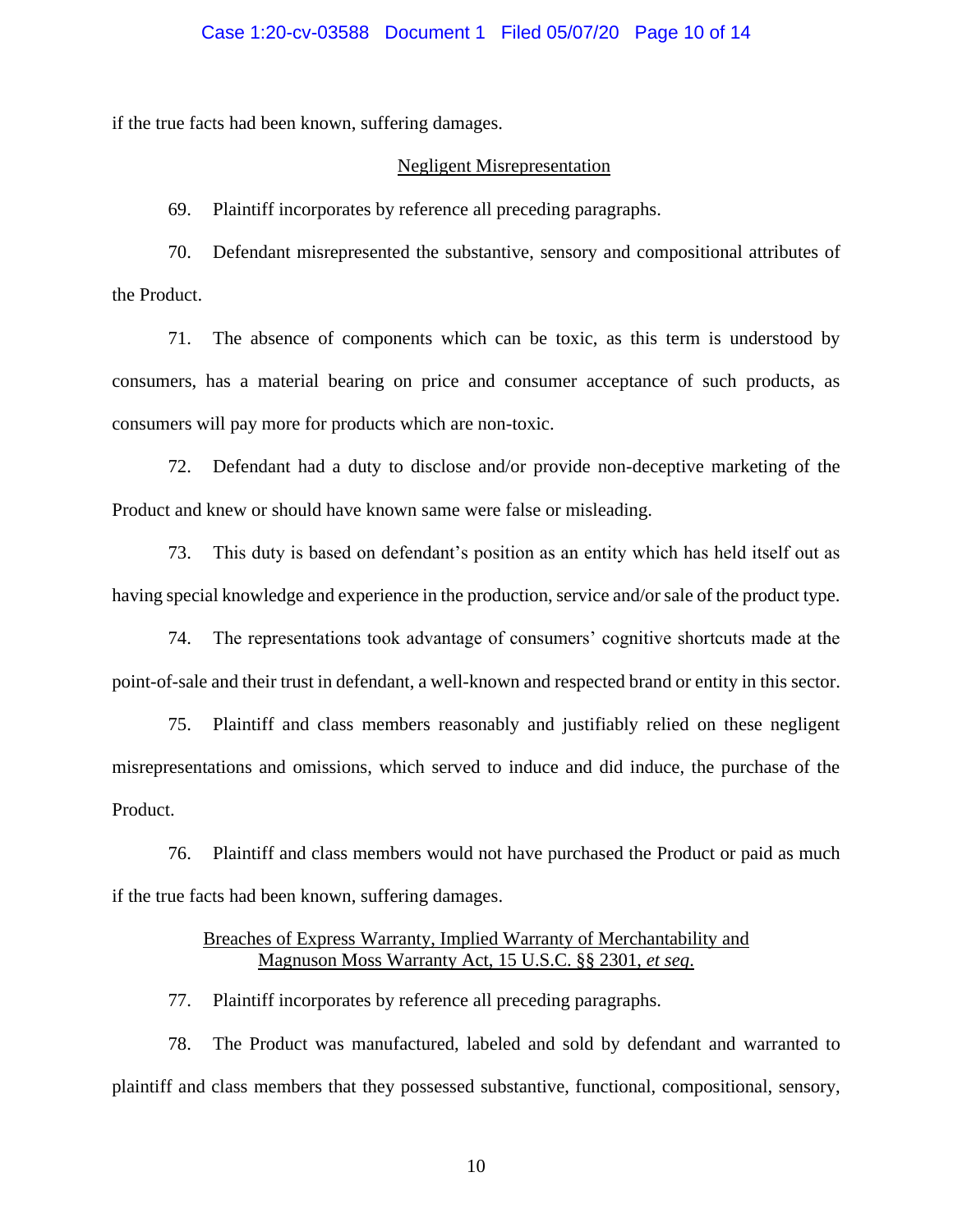### Case 1:20-cv-03588 Document 1 Filed 05/07/20 Page 11 of 14

physical and other attributes which they did not.

79. The absence of components which can be toxic, as this term is understood by consumers, has a material bearing on price and consumer acceptance of such products, as consumers will pay more for products which are non-toxic.

80. Defendant had a duty to disclose and/or provide non-deceptive descriptions and marketing of the Product.

81. This duty is based, in part, on defendant's position as one of the most recognized companies in the nation in this sector.

82. Plaintiff provided or will provide notice to defendant, its agents, representatives, retailers and their employees.

83. Defendant received notice and should have been aware of these misrepresentations due to numerous complaints by consumers to its main office over the past several years regarding the Product, of the type described here.

84. The Product did not conform to its affirmations of fact and promises due to defendant's actions and were not merchantable.

85. Plaintiff and class members would not have purchased the Product or paid as much if the true facts had been known, suffering damages.

#### Fraud

86. Plaintiff incorporates by reference all preceding paragraphs.

87. The absence of components which can be toxic, as this term is understood by consumers, has a material bearing on price and consumer acceptance of such products, as consumers will pay more for products which are non-toxic.

88. Defendant's fraudulent intent is evinced by its failure to accurately identify the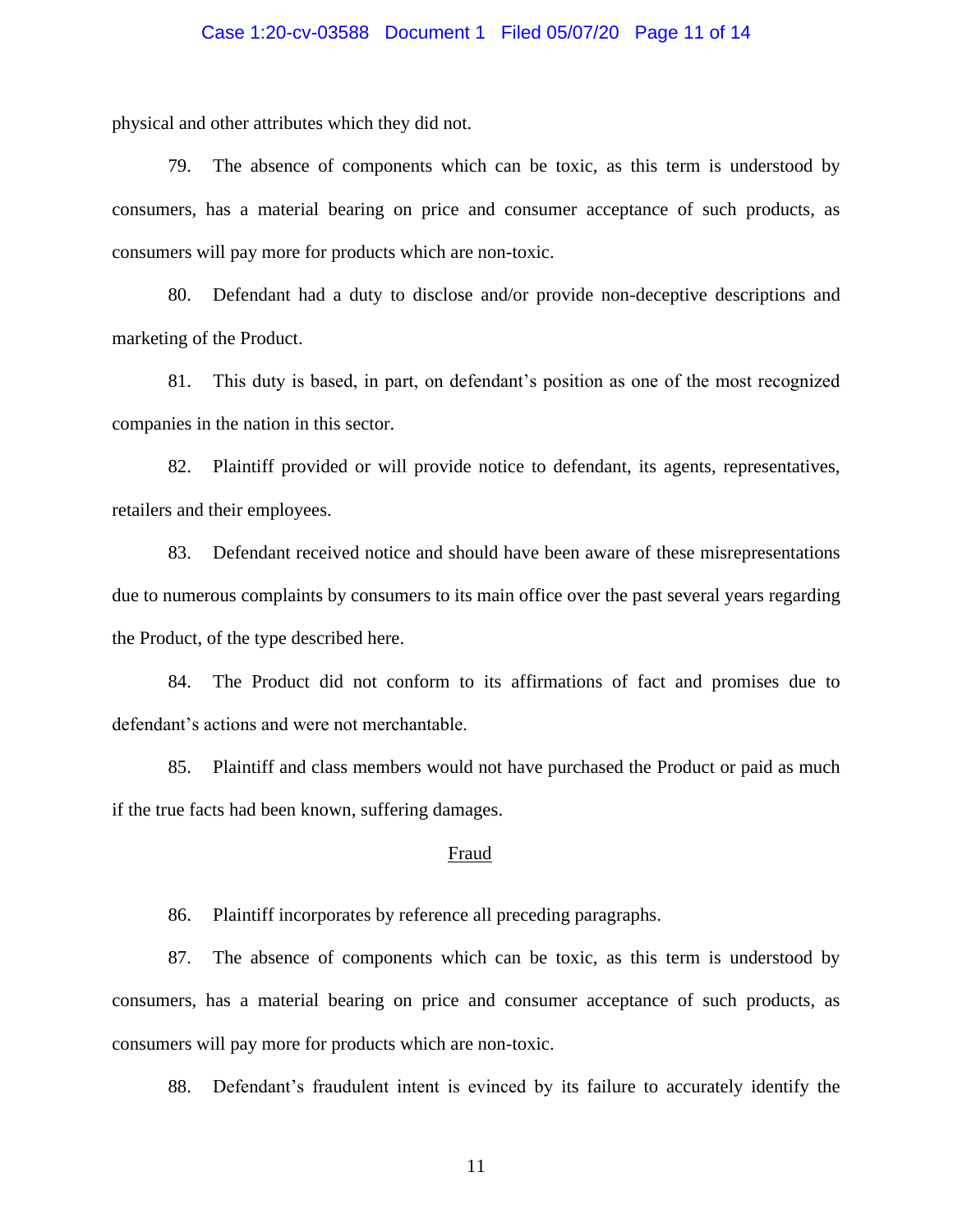### Case 1:20-cv-03588 Document 1 Filed 05/07/20 Page 12 of 14

Product on the front labels, when it knew its statements were neither true nor accurate and could and did mislead consumers.

89. Plaintiff and class members would not have purchased the Product or paid as much if the true facts had been known, suffering damages.

## Unjust Enrichment

90. Plaintiff incorporates by reference all preceding paragraphs.

91. Defendant obtained benefits and monies because the Product was not as represented and expected, to the detriment and impoverishment of plaintiff and class members, who seek restitution and disgorgement of inequitably obtained profits.

# Jury Demand and Prayer for Relief

Plaintiff demands a jury trial on all issues.

**WHEREFORE**, Plaintiff prays for judgment:

- 1. Declaring this a proper class action, certifying plaintiff as representative and the undersigned as counsel for the class;
- 2. Entering preliminary and permanent injunctive relief by directing defendant to correct the challenged practices to comply with the law;
- 3. Injunctive relief to remove, correct and/or refrain from the challenged practices and representations, and restitution and disgorgement for members of the class pursuant to the applicable laws;
- 4. Awarding monetary damages and interest pursuant to the common law and other statutory claims;
- 5. Awarding costs and expenses, including reasonable fees for plaintiff's attorneys and experts; and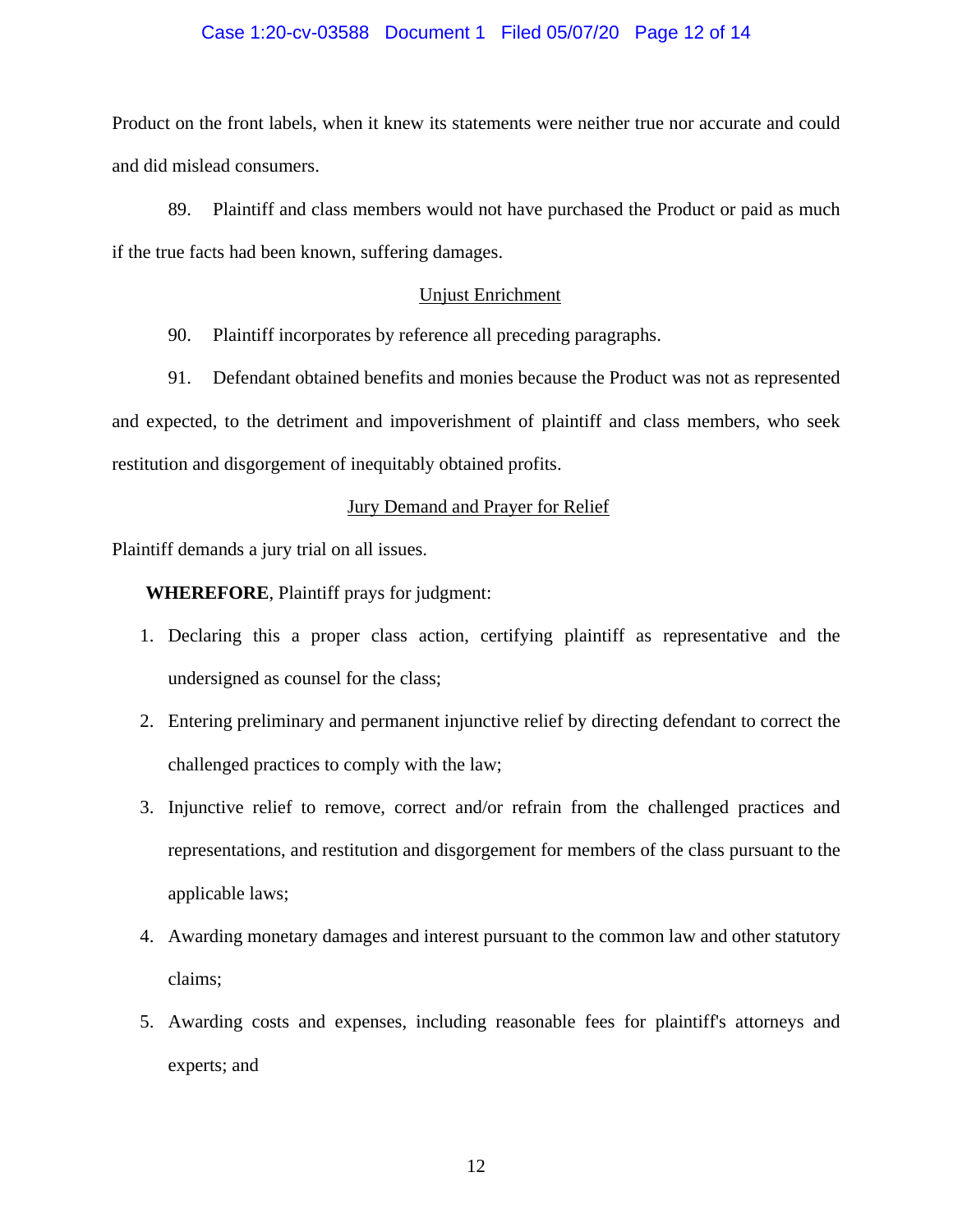# Case 1:20-cv-03588 Document 1 Filed 05/07/20 Page 13 of 14

6. Other and further relief as the Court deems just and proper.

Dated: May 7, 2020

Respectfully submitted,

Sheehan & Associates, P.C. /s/Spencer Sheehan Spencer Sheehan 505 Northern Blvd Ste 311 Great Neck NY 11021-5101 Tel: (516) 303-0552 Fax: (516) 234-7800 *spencer@spencersheehan.com* E.D.N.Y. # SS-8533 S.D.N.Y. # SS-2056

Reese LLP Michael R. Reese 100 W 93rd St Fl 16 New York NY 10025-7524 Telephone: (212) 643-0500 Fax: (212) 253-4272 *mreese@reesellp.com*